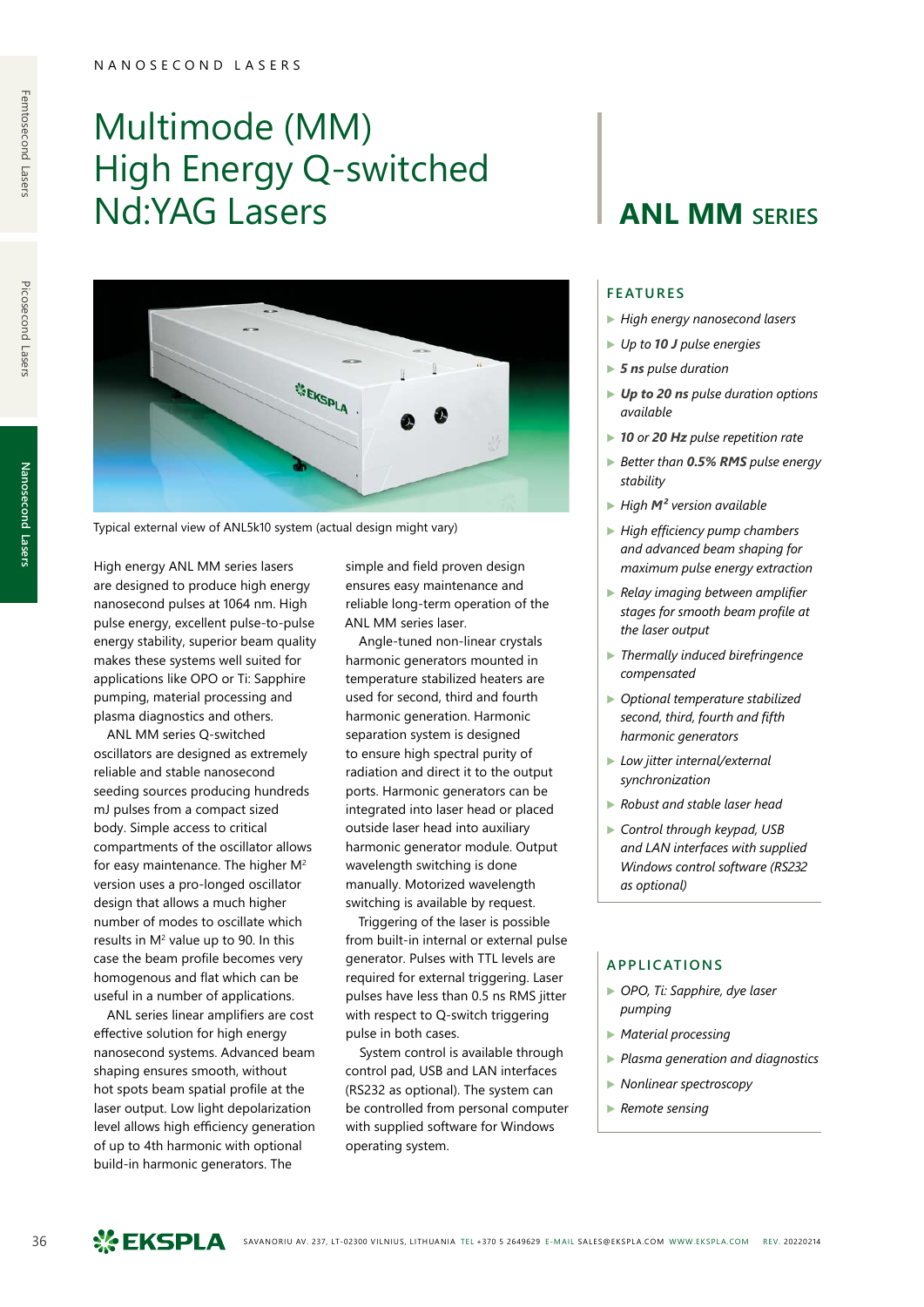## **ANL MM** series

#### **SPECIFICATIONS**

| <b>Model</b>                                    | <b>ANL3k10</b>                                 | <b>ANL5k10</b>                                         | <b>ANL7k10</b>                                 | <b>ANL10k10</b>                                |  |  |
|-------------------------------------------------|------------------------------------------------|--------------------------------------------------------|------------------------------------------------|------------------------------------------------|--|--|
| <b>MAIN SPECIFICATIONS 1)</b>                   |                                                |                                                        |                                                |                                                |  |  |
| Output energy                                   |                                                |                                                        |                                                |                                                |  |  |
| at 1064 nm                                      | 3 000 mJ                                       | 5 000 mJ                                               | 7 000 mJ                                       | 10 000 mJ                                      |  |  |
| at 532 nm <sup>2) 3)</sup>                      | 1500 mJ                                        | 2 500 mJ                                               | 3 500 mJ                                       | 5 000 mJ                                       |  |  |
| at 355 nm <sup>2)</sup>                         | 1000 mJ                                        | 1300 mJ                                                | 1700 mJ                                        | 2 000 mJ                                       |  |  |
| at 266 nm <sup>2)</sup>                         | 270 mJ                                         | 400 mJ                                                 | 500 mJ                                         | 700 mJ                                         |  |  |
| Pulse repetition rate                           | $10$ Hz                                        | $10$ Hz                                                | $10$ Hz                                        | $10$ Hz                                        |  |  |
| Pulse duration <sup>4)</sup>                    | $5 \pm 1$ ns                                   | $5 \pm 1$ ns                                           | $5 \pm 1$ ns                                   | $5 \pm 1$ ns                                   |  |  |
| Pulse energy stability <sup>5)</sup>            |                                                |                                                        |                                                |                                                |  |  |
| at 1064 nm                                      | $\leq 0.5 \%$                                  | $\leq 0.5 \%$                                          | $\leq 0.5 \%$                                  | $\leq 0.5 \%$                                  |  |  |
| at 532 nm                                       | $\leq 1\%$                                     | $\leq 1\%$                                             | $\leq 1\%$                                     | $\leq 1\%$                                     |  |  |
| at 355 nm                                       | $\leq 2\%$                                     | $\leq 2\%$                                             | $\leq 2\%$                                     | $\leq 2\%$                                     |  |  |
| at 266 nm                                       | $\leq$ 3 %                                     | $\leq$ 3 %                                             | $\leq$ 3 %                                     | $\leq$ 3 %                                     |  |  |
| Long-term power drift <sup>6)</sup>             | $\pm$ 2 %                                      | $\pm$ 2 %                                              | ± 2%                                           | $±$ 2 %                                        |  |  |
| Beam spatial profile 7)                         | Super-Gaussian                                 | Super-Gaussian                                         | Super-Gaussian                                 | Super-Gaussian                                 |  |  |
| $M^{2}$ 8)                                      | ~5                                             | ~5                                                     | ~5                                             | ~5                                             |  |  |
| Beam diameter <sup>9)</sup>                     | $~18$ mm                                       | $~18$ mm                                               | $\sim$ 25 mm                                   | $\sim$ 25 mm                                   |  |  |
| Beam pointing stability <sup>10)</sup>          | $\leq 50$ µrad                                 | $\leq 50$ µrad                                         | $\leq 50$ µrad                                 | $\leq 50$ µrad                                 |  |  |
| Beam divergence                                 | $\leq$ 0.5 mrad                                | $\leq$ 0.5 mrad                                        | $\leq$ 0.5 mrad                                | $\leq$ 0.5 mrad                                |  |  |
| Optical pulse jitter <sup>11)</sup>             | $\leq$ 0.5 ns                                  | $\leq$ 0.5 ns                                          | $\leq$ 0.5 ns                                  | $\leq$ 0.5 ns                                  |  |  |
| Linewidth                                       | $\leq$ 1 cm <sup>-1</sup>                      | $\leq 1$ cm <sup>-1</sup>                              | $\leq 1$ cm <sup>-1</sup>                      | $\leq 1$ cm <sup>-1</sup>                      |  |  |
| Polarization                                    | Linear                                         | Linear                                                 | Linear                                         | Linear                                         |  |  |
| PHYSICAL CHARACTERISTICS <sup>12)</sup>         |                                                |                                                        |                                                |                                                |  |  |
| Laser head size ( $W \times L \times H$ mm)     | $460 \times 1250 \times 260$                   | $460 \times 1250 \times 260$                           | $460 \times 1500 \times 260$                   | $600 \times 1800 \times 300$                   |  |  |
| Power supply size (WxLxH mm)                    | $550 \times 600 \times 1250$                   | $550 \times 600 \times 1250$                           | $550 \times 600 \times 1250$                   | $550 \times 600 \times 1640$                   |  |  |
| Umbilical length <sup>13)</sup>                 | 5 <sub>m</sub>                                 | 5 <sub>m</sub>                                         | 5 <sub>m</sub>                                 | 5 <sub>m</sub>                                 |  |  |
| <b>OPERATING REQUIREMENTS 14)</b>               |                                                |                                                        |                                                |                                                |  |  |
| Power requirements <sup>15)</sup>               | 208, 380 or 400 V AC,<br>three phase, 50/60 Hz | 208, 380 or 400 V AC,<br>three phase, 50/60 Hz         | 208, 380 or 400 V AC,<br>three phase, 50/60 Hz | 208, 380 or 400 V AC,<br>three phase, 50/60 Hz |  |  |
| Power consumption 16)                           | $\leq$ 5 kVA                                   | $\leq 6$ kVA                                           | $\leq$ 7 kVA                                   | $\leq 8$ kVA                                   |  |  |
| Water supply <sup>16)</sup>                     | $< 5$ l/min, 2 Bar,<br>max $15 °C$             | < 5 l/min, 2 Bar,<br>max $15 °C$                       | < 12 l/min, 2 Bar,<br>max $15 °C$              | < 12 l/min, 2 Bar,<br>max $15 °C$              |  |  |
| Operating ambient temperature                   | $22 \pm 2$ °C                                  | $22 \pm 2$ °C                                          | $22 \pm 2$ °C                                  | $22 \pm 2$ °C                                  |  |  |
| Storage ambient temperature                     | $15 - 35 °C$                                   | $15 - 35 °C$                                           | $15 - 35 °C$                                   | $15 - 35 °C$                                   |  |  |
| Relative humidity (non-condensing)              | $\leq 80 \%$                                   | $\leq 80 \%$                                           | $\leq 80 \%$                                   | $\leq 80 \%$                                   |  |  |
| Cleanness of the room                           | <b>ISO Class 7</b>                             | <b>ISO Class 7</b>                                     | <b>ISO Class 7</b>                             | <b>ISO Class 7</b>                             |  |  |
| <sup>0</sup> Due to continuous improvement, all |                                                | <sup>6</sup> Measured over 8 hours period after 30 min |                                                |                                                |  |  |

- 1) Due to continuous improvement, all specifications are subject to change without notice. The parameters marked 'typical' are indications of typical performance and will vary with each unit we manufacture. Presented parameters can be customized to meet customer's requirements. All parameters measured at 1064 nm if not stated otherwise.
- <sup>2)</sup> Harmonic outputs are optional. Specifications valid with respective harmonic module purchased. Outputs are not simultaneous.
- 3) Second harmonic is available with LBO crystal then the conversion efficiency is increased to 70%. If TH/FH options are orders second harmonic efficiency is reduced to ~50 %.
- 4) Standard pulse duration is 5 ns. Other pulse durations can be ordered within range of 10 – 20 s. Output energy might differ depending on duration.
- 5) Under stable environmental conditions, normalized to average pulse energy (RMS, averaged from 60 s).
- 6) Measured over 8 hours period after 30 min warm-up when ambient temperature variation is less than ±2 °C.
- 7) Super-Gaussian spatial mode of 6-11th order in near field.
- 8) M<sup>2</sup> value of  $\sim$  5 is standard. Versions with M<sup>2</sup> in the range of 20 – 90 can be ordered.
- Beam diameter is measured at signal output at 1/e<sup>2</sup> level for Gaussian beams and FWHM level for Super-Gaussian beams.
- 10) Beam pointing stability is evaluated as movement of the beam centroid in the focal plane of a focusing element (RMS, averaged from 60 s).
- 11) Optical pulse jitter with respect to electrical outputs: Trig out > 3.5 V  $\omega$  50 Ω.
- <sup>12)</sup> System sizes are preliminary and depend on customer lab layout and additional options purchased.
- 13) Longer umbilical with up to 10 m available upon request.



- 14) The laser and auxiliary units must be settled in such a place void of dust and aerosols. It is advisable to operate the laser in air conditioned room, provided that the laser is placed at a distance from air conditioning outlets. The laser should be positioned on a solid worktable. Access from one side should be ensured.
- 15) Voltage fluctuations allowed are +10 % / -15 % from nominal value.
- 16) Power consumption and water supply requirements deviate depending on system configuration.

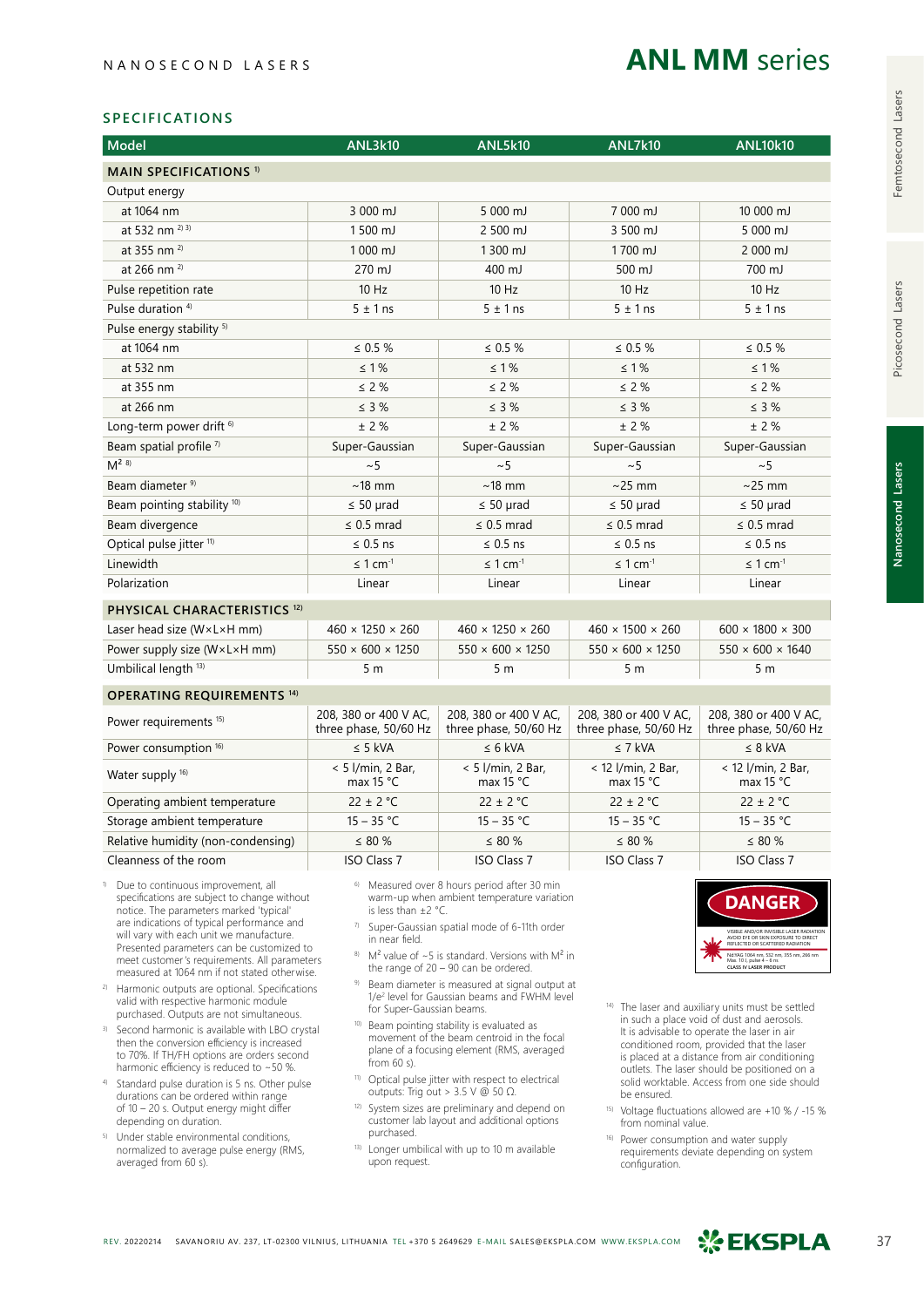#### NANOSECOND LASERS

## **ANL MM** series

#### **OPTIONS**

| Option     | <b>Description</b>                                                                                            | Comment                                                                                                 |
|------------|---------------------------------------------------------------------------------------------------------------|---------------------------------------------------------------------------------------------------------|
| $-G$       | Provides a Gaussian-like beam profile                                                                         | Pulse energies are typically lower in comparison to<br>standard version by 80 %                         |
| $-M2090$   | Provides a flat, smooth beam profile, without hot spots<br>and diffraction rings in the near and medium field | $M^2 > 20$ or $M^2 > 90$                                                                                |
| $-RLI$     | Optional Relay Imaging for smooth beam profile                                                                |                                                                                                         |
| - AW       | Water-air cooling option                                                                                      | Replaces or supplements Water-to-Water cooling unit.<br>Heat dissipation equals total power consumption |
| $- N10N20$ | $10 - 20$ ns pulse duration                                                                                   |                                                                                                         |



*Fig 1.* Principal optical layout of ANL10k10-SH (actual layout might vary)

### **PERFORMANCE**



*Fig 2.* Typical beam profile of ANL MM laser system at 1064 nm (imaged from amplifier exit)



*Fig 3.* Typical beam profile of ANL MM laser system at 532 nm (imaged from SH crystal)



*Fig 4.* Typical beam profile of high M2 version of ANL MM laser system at 532 nm (imaged from SH crystal)



*Fig 5.* Typical long-term energy stability of High Energy ANL system



*Fig 6.* Typical external view of ANL10k10-MM laser system (actual design might vary)